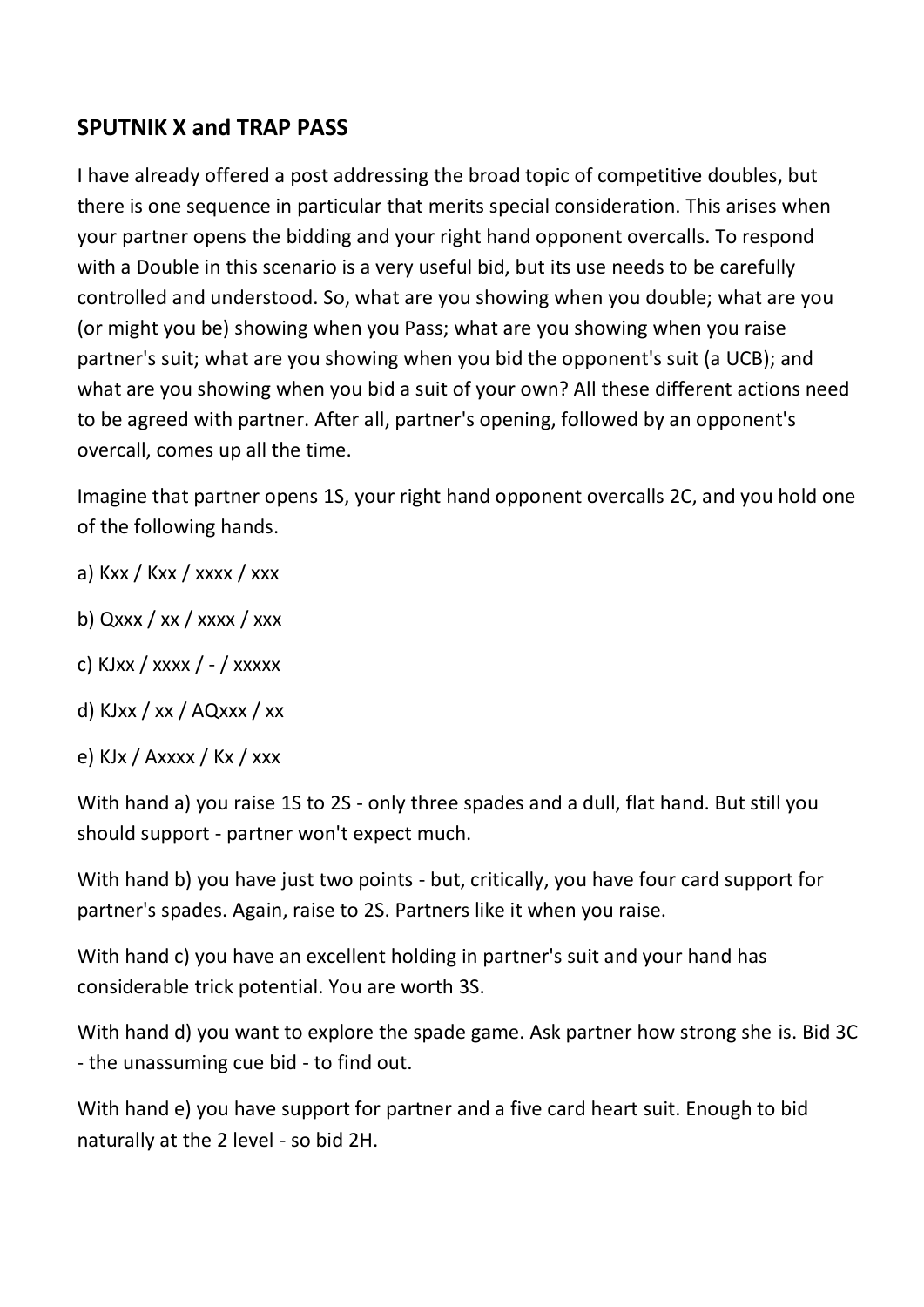So far, so straightforward. But consider now these hands. Again the bidding has gone 1S from partner, followed by a 2C overcall.

f) xx / Qxxx / Jxxx / Jxx

g)  $x / QJxxx / Axx / xxxx$ 

h) xx / QJxx / Axxx / Axx

i) Axx / QJxx / AKxx / Ax

j) x / AQx / xxxxx / KJ10x

With hand f) you might have a fit with partner, but you don't know that yet and in terms of high cards you have a very poor hand. You must PASS for now.

With hand g) you would like to bid your five card heart suit - but you don't have the values to bid hearts at the 2 level. The answer is to DOUBLE. Then, when you bid hearts later, partner will know you are weak with at least five hearts.

With hand h) you have classic Sputnik Double - enough to bid at the 2 level and promising four cards in the unbid major. So again, DOUBLE is right.

With hand i) you have a much stronger hand - certainly enough to contemplate slam. But there is no rush. You want to begin to convey your hand shape - specifically your four card holding in the other major. Again, DOUBLE is right. You will be able to show your strength with your rebid - probably via an unassuming cue bid (bidding the enemy suit), or perhaps by a straightforward cue, either of which will force at least to game.

With hand j) you have no support for partner, but you are salivating at the prospect of a juicy penalty. You must NOT double - since that asks partner to bid. No indeed; you must PASS. That is the trap pass that features in the title of this post. See more below.

Finally, what is opener to do when her left hand opponent has overcalled and partner has passed? I see novice players routinely bid on in this scenario, either rebidding the suit they've opened, or bidding a second suit. Or if they don't do that, they may Pass. Both these actions - either bidding on or Passing - are WRONG on the overwhelming majority of hands. Unless opener has extreme distribution, she should DOUBLE. This is the case even if she has a minimum opening - say 11 or 12 points. Double, double, double. This is because you have agreed to play Sputnik doubles - and that means that partner - the responder - cannot double for penalties. But you must NOT lose your penalty double. Otherwise the opponents can bid on all sorts of rubbish with impunity.